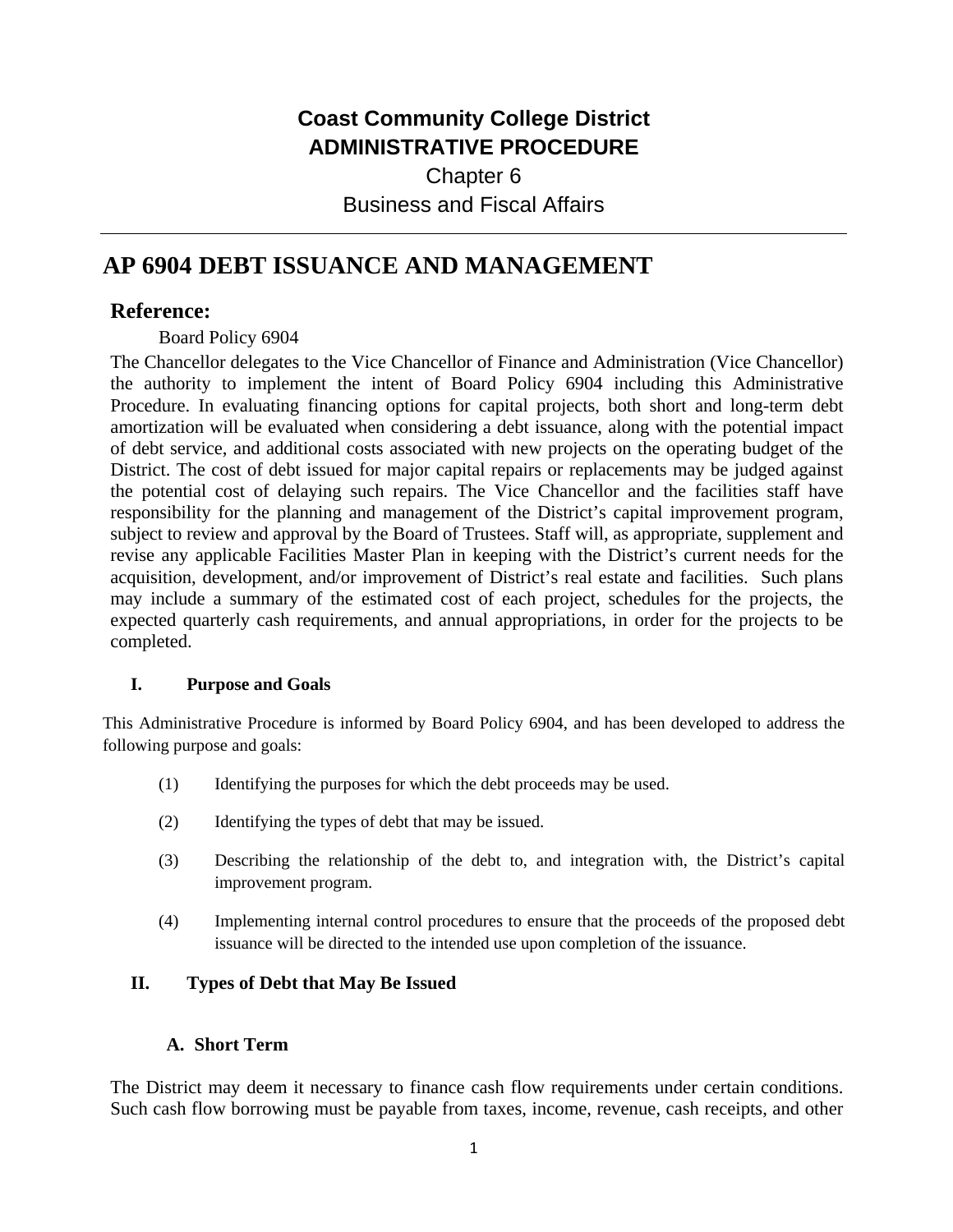moneys attributable to the fiscal year in which the debt is issued. Cash flow borrowing is generally limited to annual operational purposes. General operating costs include, but are not limited to, those items normally funded in the District's annual operating budget. Potential financing sources include tax and revenue anticipation notes, temporary borrowing from the Orange County Treasurer and Tax Collector, and internal temporary inter-fund borrowing

The District may request a temporary transfer from the Orange County Educational Investment Pool pursuant to California Constitution Article XVI, Section 6 and subject to approval from the Orange County Board of Supervisors. A temporary transfer must be requested prior to the last Monday in April and shall be repaid from the first revenues accruing to the District before any other obligation of the District is met from such revenue. The aggregate amount of temporary transfers requested in a given year shall not exceed 85% of the anticipated revenues accruing to the District.

The District may issue fixed-rate and/or variable rate short-term debt, which may include tax and revenue anticipation notes ("TRANs"), when such instruments allow the District to meet its cash flow requirements. However, the District's general objective is to manage its cash position in a manner so that internally generated cash flow is sufficient to meet expenditures.

# **B. Long Term**

Long-term debt may be issued to finance the acquisition and/or construction of long-lived capital improvements. Long-term debt financing shall not be used to fund operating costs or operating deficits. The principal types of debt instruments to finance long-term capital projects are general obligation (GO) bonds, lease revenue bonds, certificates of participation (COPs), and capital leases. Such instruments may be refunded by the issuance of refunding obligations for economic savings.

## **1. General Obligation (GO) Bonds**

General obligation bonds will be used to finance the acquisition, improvement, and/or construction of real property. Long term debt in the form of GO Bonds may be issued under Article XIII A of the State Constitution, either under Proposition 46, which requires approval by at least a two-thirds (66.67%) majority of voters, or Proposition 39, which requires approval by at least 55% of voters, subject to certain accountability requirements and additional restrictions.

Debt Structure must consider the following:

- New Money Bond Issuances: For new money bond issuances, the District shall size the bond issuance consistent with the "spend-down" requirements of the Internal Revenue Code and within any limits approved by the District's voters. To the extent possible, the District will also consider credit issues, market factors (e.g. bank qualification), and tax law when sizing the District's bond issuance.
- Refunding Bond Issuances: The sizing of refunding bonds will be determined by the amount of money that will be required to cover the principal of, accrued interest (if any) on, and redemption premium for the bonds to be defeased on the call date and to cover appropriate financing costs.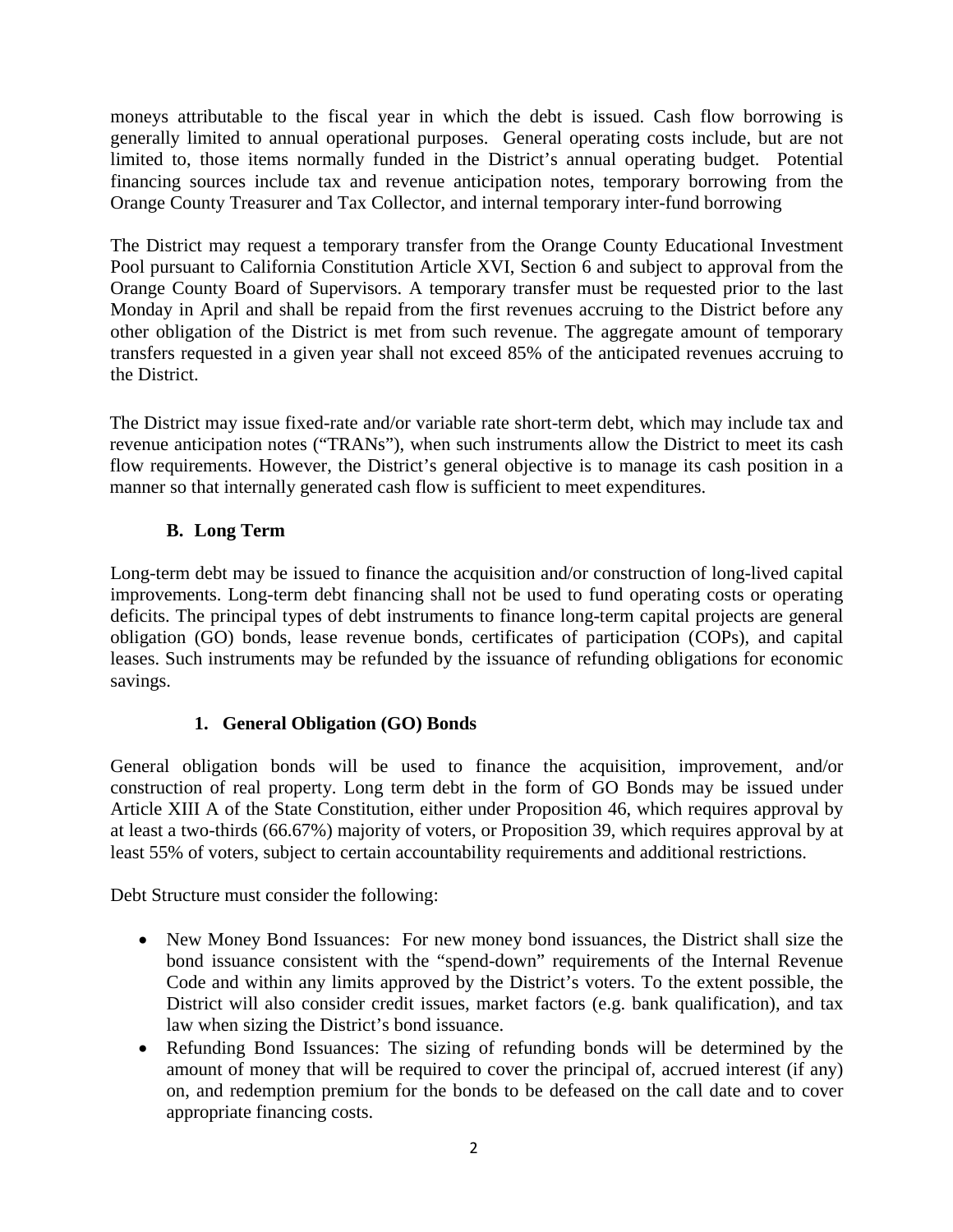## **2. Lease Revenue Bonds**

Lease revenue bonds will be used to finance the acquisition, improvement, and/or construction of real property; acquisition of capital equipment; and other capital projects. The final maturity of equipment or real property lease obligations will be limited to the useful life of the assets to be financed.

# **3. Certificates of Participation (COPs)**

COPs will be used for acquisition or improvement of existing facilities and/or construction of new facilities that result in immediate or future savings in payments currently made or to be made by the District's General Fund. For example, COPs may be used to provide funds to execute a lease purchase option for a facility whereby future savings accrue to the General Fund during the period for which the COPs and the lease would be outstanding. COPs also are appropriate for projects which will be matched with grant and other additional moneys in order to reduce operating costs to the District, address critical and urgent seismic and other public safety hazards for which no other sources are practically available, or provide for the delivery of services mandated by law.

# **4. Capital Leases**

Capital equipment and personal property may be eligible for capital lease financing.

# **5. Refunding Obligations**

Refunding Bonds will be issued typically to achieve debt service savings, although other noneconomic factors may support the issuance of such obligations. Considerations for Refunding Bonds may include the following:

- District's Best Interest. Whenever deemed to be in the best interest of the District, the District shall consider refunding or restructuring outstanding debt if it will be financially advantageous or beneficial for debt repayment and/or structuring flexibility.
- Net Present Value Analysis. The Vice Chancellor shall review a net present value analysis of any proposed refunding in order to make a determination regarding the cost-effectiveness of the proposed refunding.
- Maximization of Expected Net Savings. Another consideration in deciding which debt to refinance and the timing of the refinancing shall be maximization of the District's expected net savings over the life of the bonds.
- Comply with Existing Legal Requirements. The refunding of any existing debt shall comply with all applicable State and Federal laws governing such issuance.

Absent any significant non-economic factors, a refunding should produce minimum net debt service savings (net of reserve fund earnings and other offsets) of at least 3% of the par value of the refunded bonds on a net present value basis, using the refunding issue's True Interest Cost ("TIC") as the discount rate. The TIC is the annual discount rate (yield) which, when used to discount all debt service payments to the date of issuance, results in the aggregate present value of such debt service payments being equal to the original purchase price of the issue.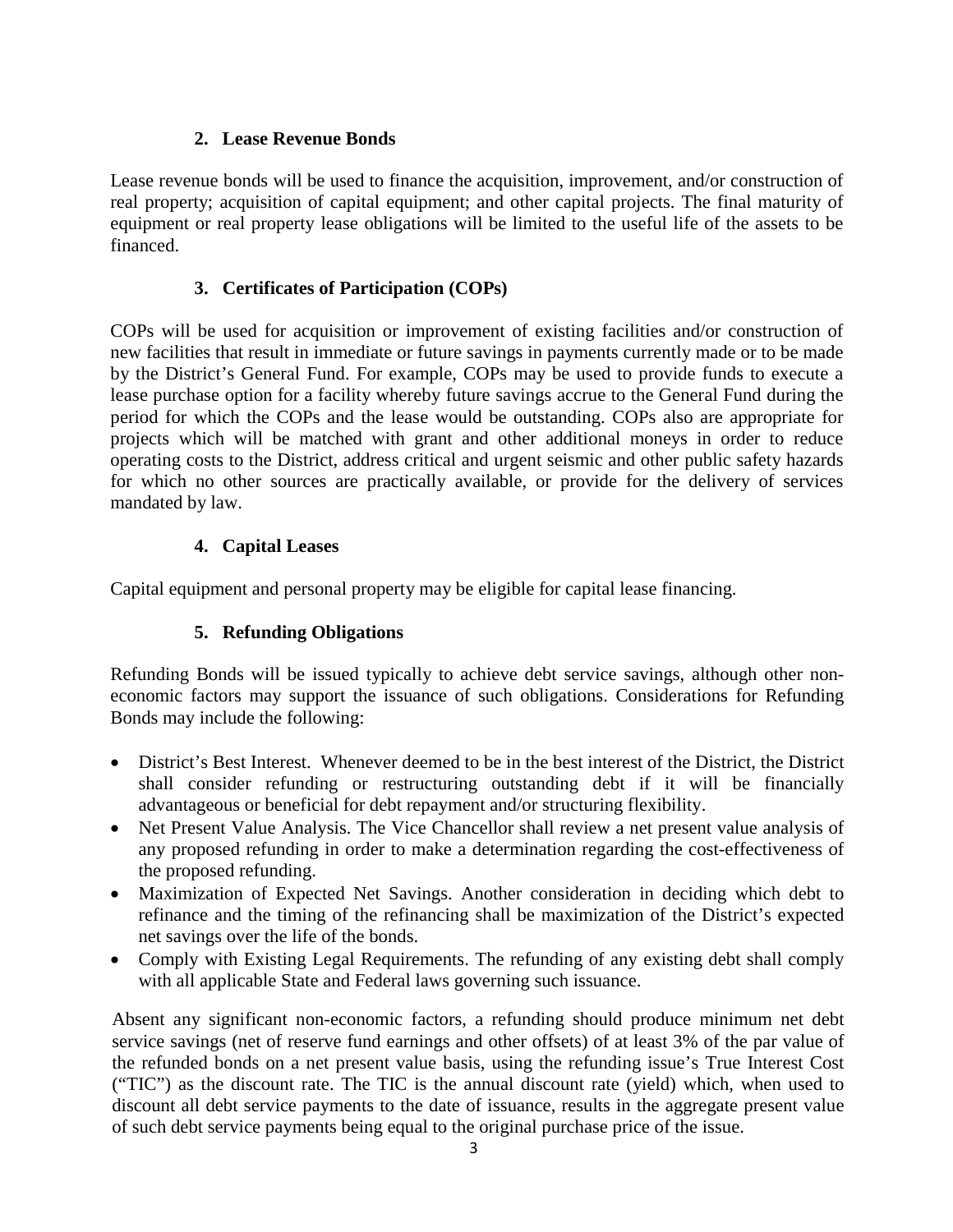#### **III. Debt Limits**

The District considers its debt portfolio holistically, that is, it optimizes the portfolio of debt for the entire local educational agency rather than on a project-by-project basis. Therefore, management makes decisions regarding project prioritization, debt portfolio optimization, and financing structures within the context of the overall needs and circumstances of the District.

#### **A. State Constitution**

Section 18 of Article XVI of the State Constitution contains the basic "debt limitation" formula applicable to the District.

Sections 1(b)(2) and 1(b)(3) of Article XIII A of the State Constitution allow the District to issue traditional general obligation bonds and Proposition 39 bonds, respectively. The statutory authority for issuing general obligation bonds is contained in Section 15000 et seq. of the Education Code. Additional provisions applicable only to Proposition 39 general obligation bonds are contained in Section 15264 et seq. of the Education Code. An alternative procedure for issuing general obligation bonds is also available in Section 53506 et seq. of the Government Code. Government Code section 8855 requires local government agencies to adopt local debt policies.

#### **B. State Laws**

The statutory authority for issuing TRANs is contained in Section 53850 et seq. of the Government Code. Authority for lease financings is found in Section 17455 et seq. of the Education Code and additional authority is contained in Sections 17400 et seq., 17430 et seq. and 17450 et seq. of the Education Code. The District may also issue Mello-Roos bonds pursuant to Section 53311 et seq. of the Government Code.

Education Code section 15106 limits the District's total outstanding bonded debt to not exceed 2.5 percent of the taxable property of the District as shown by the last equalized assessment by the County of Orange. Additionally, under Education Code section 15270, the levied bond tax rate for the District may not exceed \$25 per year per \$100,000 of assessed valuation.

## **IV. Structural Features**

## **A. Maturity of Debt**

The duration of a debt issue shall be consistent, to the extent possible, with the economic or useful life of the improvement or asset that the issue is financing. The length of maturity of any debt instrument shall be equal to or less than the useful life of the asset(s) being financed. In addition, the District shall consider the overall impact of the current and future debt burden of the financing when determining the duration of the debt issue.

- 1. General Obligation Bonds
	- a. The final maturity of General Obligation Bonds will be limited to the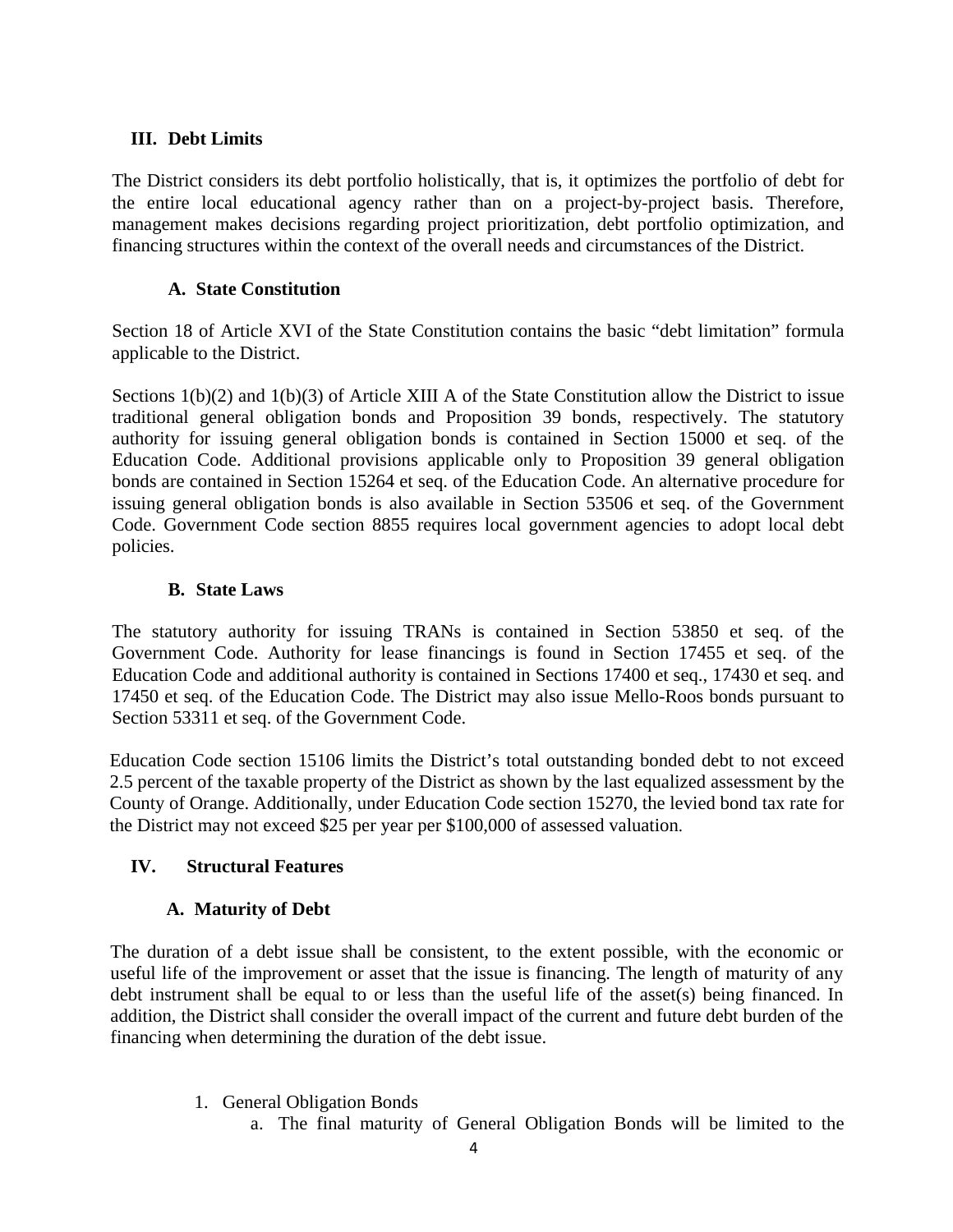shorter of the average useful life of the asset financed or 25 years pursuant to Education Code section 15144.

- b. The final maturity of General Obligation Bonds issued under the Government Code will be limited to the shorter of the average useful life of the asset financed or 40 years. Per Section 53508.6 of the Government Code, the maturity of the bonds may not exceed 30 years unless there is no compounding of interest.
- 2. Lease-Purchase Options: The final maturity of equipment or real property lease obligations will be limited to the useful life of the assets to be financed. The final maturity of real property obligations will also consider the size of the financing.
- 3. Mello-Roos Obligations and Revenue Bonds: These obligations, although repaid through additional taxes levied on a discrete group of taxpayers or from pledged developer fees, constitute overlapping indebtedness of the District and have an impact on the overall level of debt affordability. The District will develop separate guidelines for the issuance of such obligations as the need arises.

# **B. Debt Service Structure**

The District shall design the financing schedule and repayment of debt so as to take best advantage of market conditions, provide flexibility, and, as practical, to recapture or maximize its debt capacity for future use. Annual debt service payments will generally be structured on a level basis per component financed; however, principal amortization may occur more quickly or slowly where permissible, to meet debt repayment, tax rate, and flexibility goals.

## **C. Capitalized Interest**

Unless required for structuring purposes (e.g. first interest payment due before levy dollars are received), the District will avoid the use of capitalized interest in order to avoid unnecessarily increasing the bond size and interest expense.

## **D. Targets and Ceilings for Debt Affordability**

One of the factors contributing to the District's high credit ratings is its moderate General Fundsupported debt level relative to other issuers and as compared to the resources available to repay the debt. The issuance of debt to be repaid from the General Fund and other internal District resources (typically, the District's certificates of participation) must be carefully monitored to maintain a balance between debt and these resources.

#### **E. Use of Proceeds**

The District shall be vigilant in using bond proceeds in accordance with the stated purposes at the time such debt was incurred. In furtherance of the policy, and in connection with the issuance of all GO Bonds:

1. As required by Government Code Section 53410, the District shall use GO Bond proceeds only for the purposes approved by the District's voters; and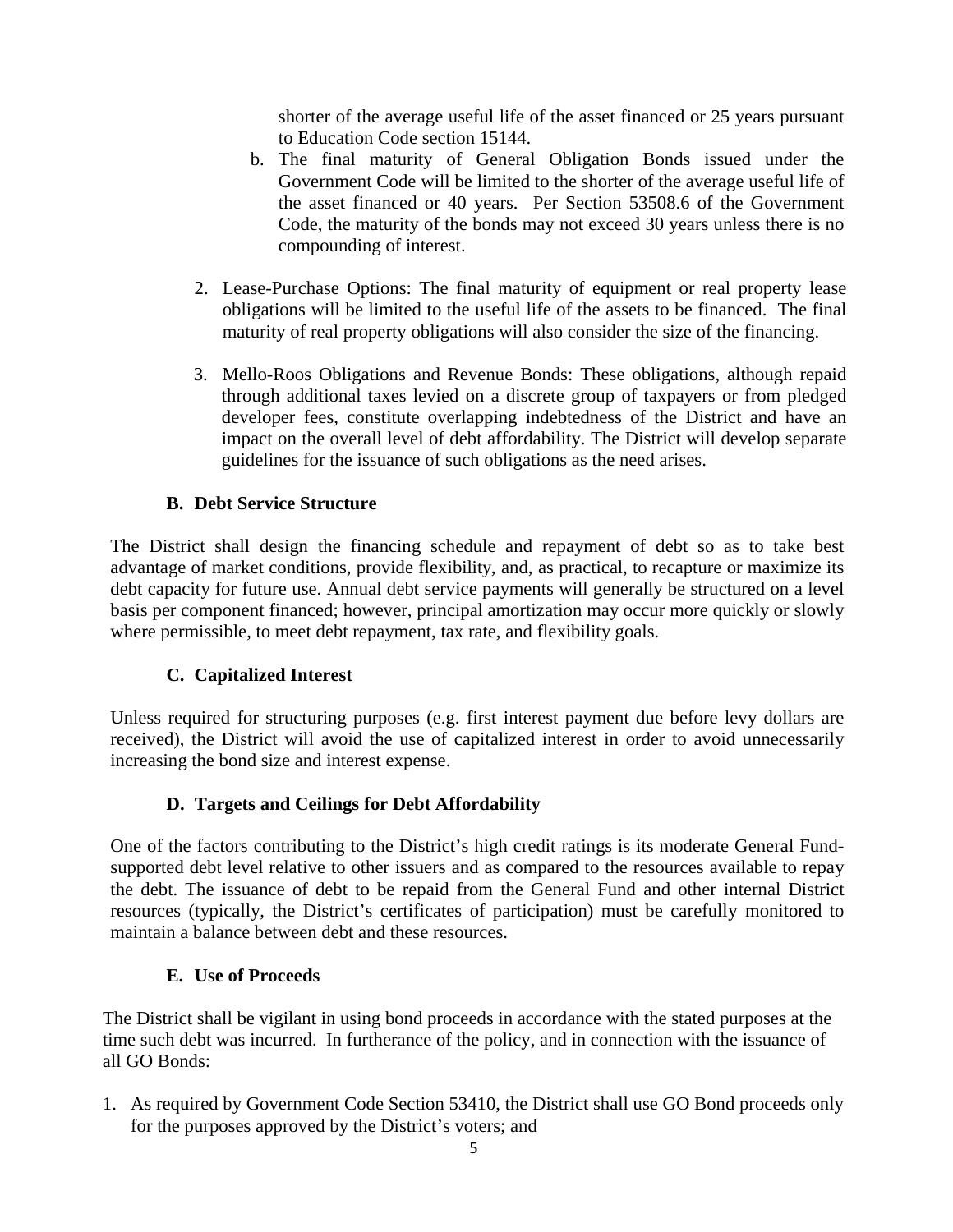- 2. The Vice Chancellor shall have the responsibility, no less often than annually, to provide to the Board of Trustees a written report which shall contain at least the following information:
	- a. The amount of the debt proceeds received and expended during the applicable reporting period; and
	- b. The status of the acquisition, construction or financing of the school facility projects, as identified in any applicable bond measure, with the proceeds of the debt.
- 3. These reports may be combined with other periodic reports which include the same information, including but not limited to, periodic reports made to the California Debt and Investment Advisory Commission, or continuing disclosure reports or other reports made in connection with the debt. These requirements shall apply only until the earliest of the following: (i) all the debt is redeemed or defeased, but if the debt is refunded, such provisions shall apply until all such refunding bonds are redeemed or defeased, or (ii) all proceeds of the debt, or any investment earnings thereon, are fully expended.
- 4. The District shall post on the District website the Annual Report of the District's Citizens' Oversight Committee which has been given the responsibility to review the expenditure of GO Bond proceeds to assure the community that all GO Bond funds have been used for the construction, renovation, repair, furnishing and equipping of school facilities, and not used for teacher or administrator salaries or other operating expenses.
- 5. The District shall retain an independent auditor to perform an annual independent financial and performance audit of the expenditure of GO Bond proceeds, and to post such audits on the District website.

# **V. Related Issues**

# **A. Financial Disclosure**

The District shall prepare or cause to be prepared appropriate disclosures as required by Securities and Exchange Commission, the federal government, the State of California, rating agencies, bond insurers, underwriters, bond counsel, investors, taxpayers, and other persons or entities entitled to disclosure to ensure compliance with applicable laws and regulations and agreements to provide ongoing disclosure.

# **B. Review of Financing Proposals**

All capital financing proposals involving a pledge of the District's credit through the sale of securities, execution of loans or lease agreements, or otherwise directly or indirectly lending or pledging of the District's credit initially shall be referred to the Vice Chancellor who shall determine the financial feasibility of such proposal and make recommendations accordingly to the Board.

## **C. Establishing Financing Priorities**

The Vice Chancellor shall administer and coordinate this Policy and Administrative Procedure and the District's debt issuance program and activities, including timing of issuance, method of sale, structuring the issue, and marketing strategies. The Vice Chancellor shall, as appropriate, report to the Chancellor and the Board regarding the status of the current and future year programs and make specific recommendations.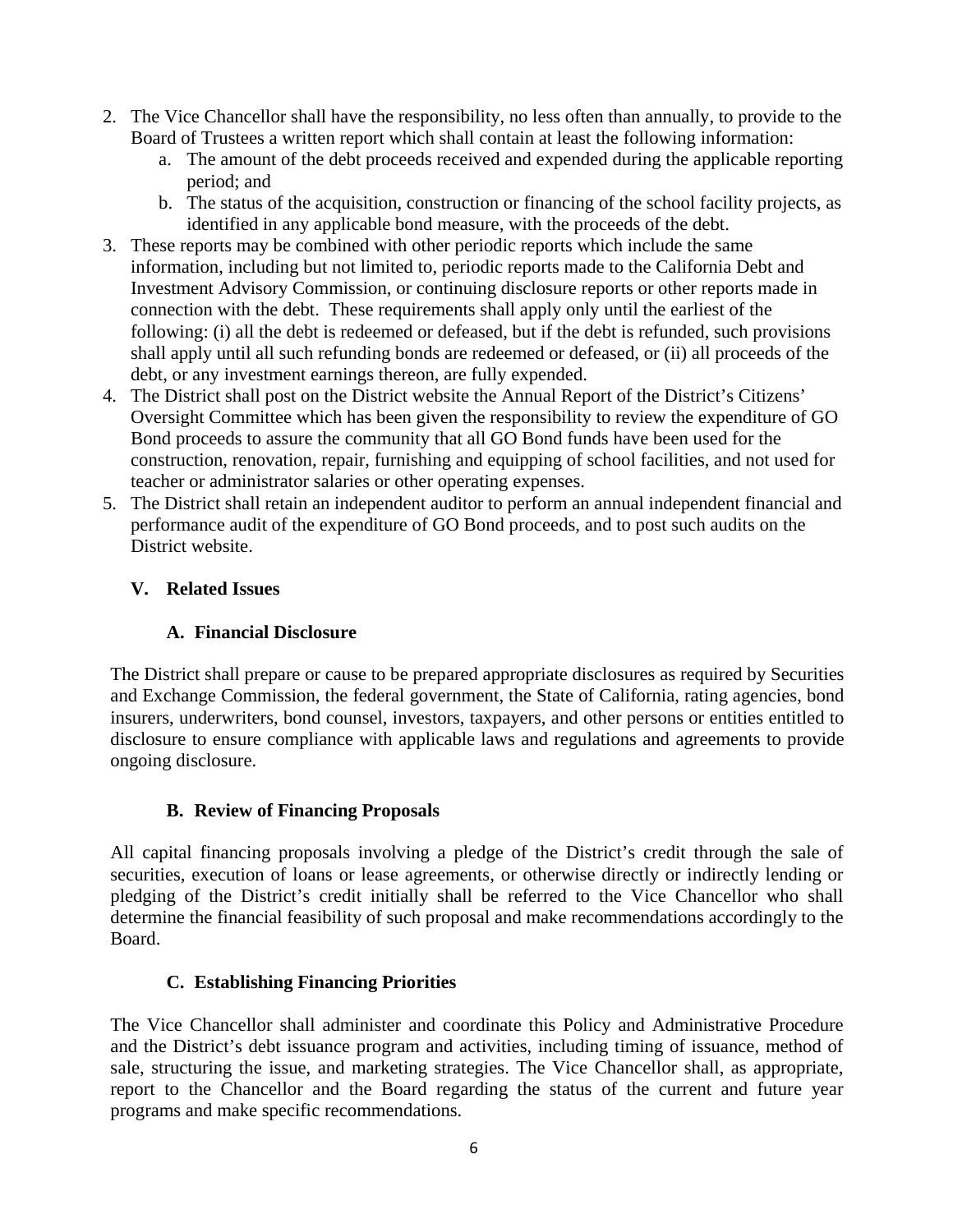#### **D. Rating Agency and Credit Enhancer Relations**

The District shall endeavor to maintain effective relations with the rating agencies and credit enhancers. The Vice Chancellor along with the District's debt financing team shall meet with, make presentations to, or otherwise communicate with the rating agencies on a consistent and as appropriate basis in order to keep the agencies informed about the District's capital plans, debt issuance program, and other appropriate financial information. The Vice Chancellor with the District's debt financing team shall communicate with credit enhancers as appropriate to determine if a cost effective product for the District is commercially available with reasonable terms and conditions.

## **E. Sale of Securities**

There are three methods of sale: competitive, negotiated, and private placement. The preferred method of sale shall be the competitive method as it is likely to result in the lowest interest cost to the District.

- 1. The District will generally conduct bond sales on a competitive basis in which the District and its financial advisors will set the terms of the sale to encourage as many bidders as possible.
- 2. A negotiated financing may be used where market volatility, refunding sensitivity, or the use of an unusual or complex financing or security structure causes a concern with regard to marketability. Any award through negotiation shall be subject to approval by the Board of Trustees.
- 3. While not used as frequently as negotiated or competitive sale methods, a private placement sale would be appropriate when the financing can or must be structured for a single or limited number of purchasers or where the terms of the private placement are more beneficial to the District than either a negotiated or competitive sale. Any award shall be subject to approval by the Board of Trustees.

# **F. Refunding and Restructuring Policy**

Whenever deemed to be in the best interest of the District, the District shall consider refunding or restructuring outstanding debt when financially advantageous or beneficial for debt repayment and structuring flexibility. Any savings from such restructuring shall be applied in accordance with legal and tax considerations and legal analysis at the time such savings are available.

## **G. Variable Rate Debt**

To maintain a predictable debt service burden, the District shall give preference to debt that carries a fixed interest rate. The District, however, may consider variable rate debt to diversify its debt portfolio, reduce interest costs, increase repayment flexibility, and match the durations of assets and liabilities. Prior to issuing variable rate instruments, District staff and the financial advisor will analyze the savings available in comparison to fixed rate instruments and evaluate and quantify the risks associated with the variable rate debt. The most recent ten-year average of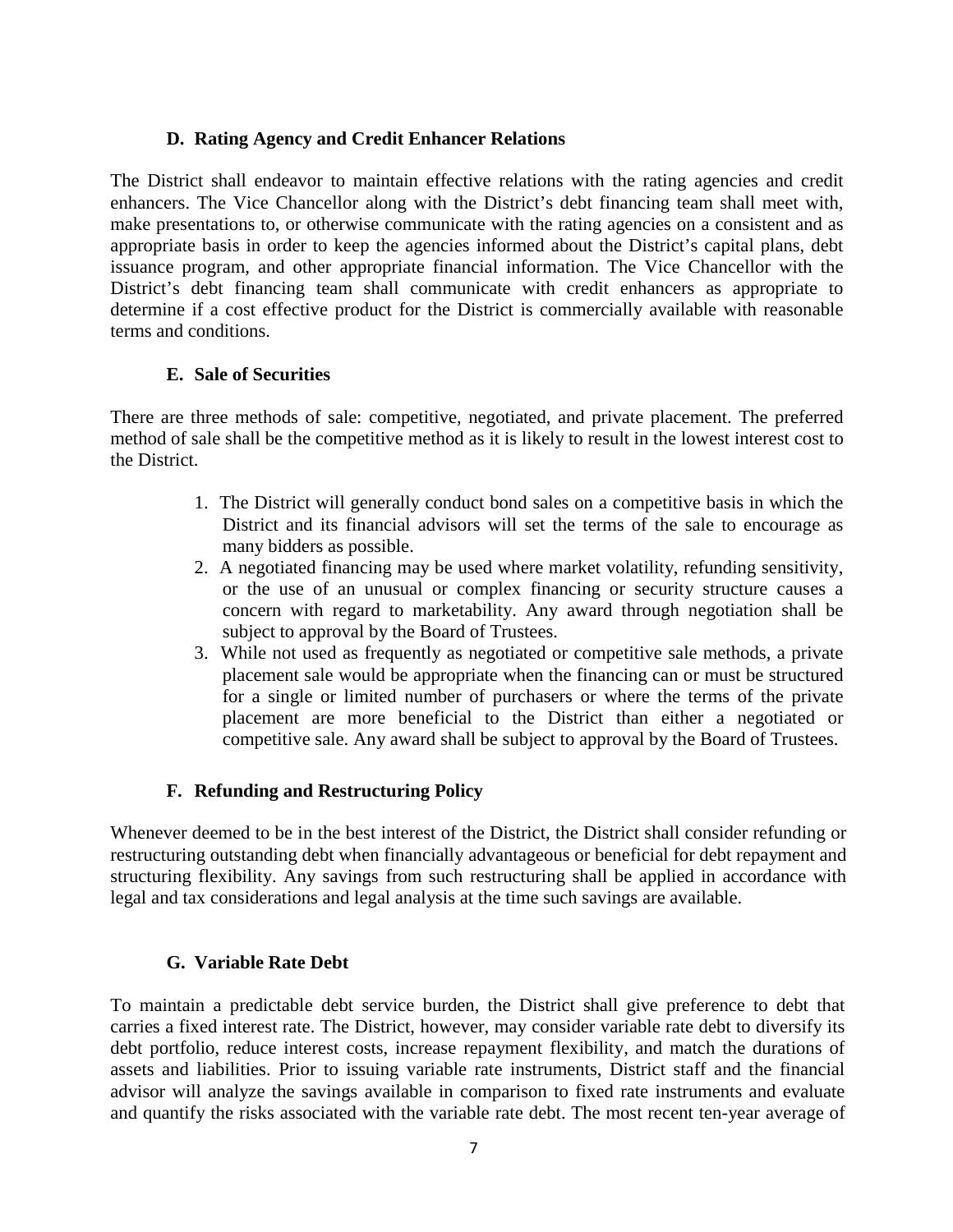the BMA Index may be used as a benchmark for determining the variable rate debt cost. Ancillary costs for remarketing, liquidity, and broker-deal and tender agent fees should also be reflected in the analysis.

- 1. As long as variable rate debt is outstanding, the District will actively monitor and evaluate market conditions and will determine if it is appropriate and cost efficient to convert the variable rate debt to fixed interest rates.
- 2. Consistent with rating agency guidelines, the percentage of unhedged variable rate debt outstanding at the time of any debt issuance shall not exceed the upper limit for such debt specified by the rating agencies. Unhedged variable rate debt representing 15 percent of District's total outstanding debt is an acceptable upper limit.
- 3. For purposes of this limitation, variable rate debt is considered hedged if it is subject to an interest cap, has been synthetically converted to a fixed rate, or if short-term investments offset variable rate debt exposure. Short-term District investments for purposes of this limitation shall include monies invested and maintained for working capital and liquidity purposes.

## **H. Transaction Records**

The Vice Chancellor, or designee, shall maintain complete records of decisions made in connection with each financing, including the selection of the financing team members, the structuring of the financing, and selection of investment products. The Vice Chancellor shall timely provide a summary of each financing to the Board.

## **I. Financing Team**

1. Members

The District may use the services of professional service providers, such as bond counsel, general counsel, independent financial advisors, bond rating analysts, or other debt management advisors in order to assist the District with the effective management of its debt.

#### 2. Disclosure

All financing team members will be required to provide full and complete disclosure, under penalty of perjury, relative to all agreements with other financing team members and outside parties. The extent of the disclosure may vary depending on the nature of the transaction. However, in general terms, no agreements will be permitted which would compromise the ability of an individual or entity to provide independent advice which is solely in the best interests of the District, or which could reasonably be perceived as a conflict of interest.

## **VI. Report After Sale of Debt Issue**

Within twenty days after the sale of debt, the District shall submit a report of final sale to the California Debt and Investment Advisory Commission (CDIAC). A copy of the final official statement for the issuance shall accompany the report of final sale. If there is no official statement, the issuer shall provide each of the following documents, along with the report of final sale: <sup>1</sup>